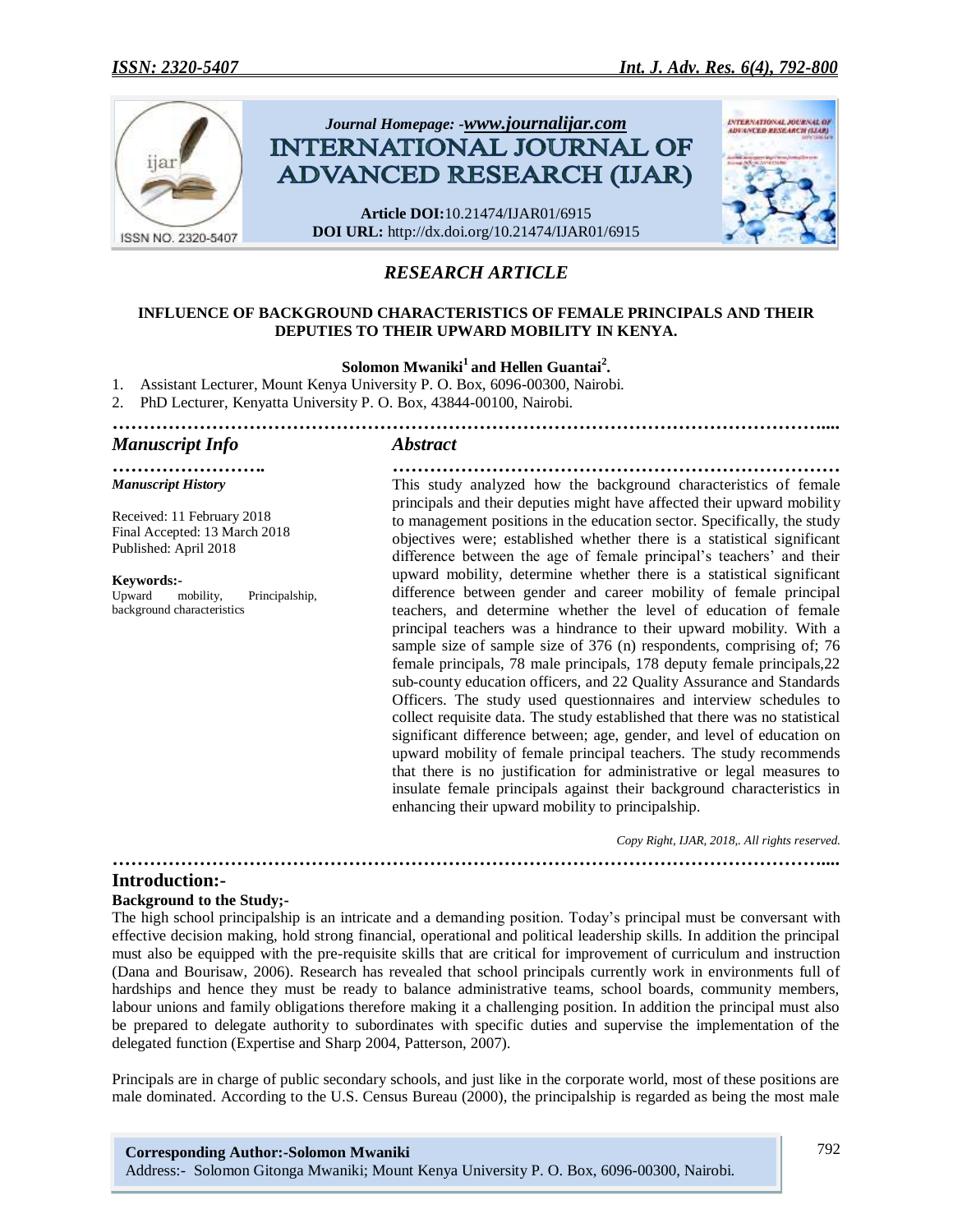dominated executive position of any profession in the United States (Glass, Bjork and Brunner 2000).The same trend is observed in other countries as UNESCO (2011) alludes that women as school principals across countries are few and there is a clear pattern to show that proportions of female teachers decreases as one climbs up the education ladder. The report further highlights the reason for the low women representation as being unable to balance management work with domestic responsibilities and unsupportive institutional climate. This concurs with Hoff and Mitchel, (2008) whose study revealed that women in leadership are faced with the dilemma of balancing the societal expectations of women regarding their family responsibilities with that of leadership in a work place. Alston's (2000) observed that in probing the history of hiring in administration, it clear that those women who aspired to higher levels in educational organizations still remained at a disadvantage.

#### **Literature Review:-**

Rossener, (1995) notes that there has been a marked increase in the number of women now serving on senior positions but their absolute number is still small. Rossener further asserts that, it appears the need to actually strive and reach the top for the sake of being at the top, prestige, awe and power it gives may be more important to men than women. The study further highlights that men will continue to have access to the organization elevators while women are forced to take the stairs. This means that by the time women climb up the stairs men have already positioned themselves hence locking them out of senior positions. McGee banks, (2007) further underscore that female leaders may face a dilemma that finds imbalance between leadership and expected gender roles. Coleman (2003) laments that although the number of women is higher in education compared to men internationally; most of the administrative ranks still remain a preserve male gender. This notion is made clear as research has revealed that some female head teachers perceive themselves as less capable leaders compared to their male counterparts (Kariuki, 2007). Women are still not accepted as equals when they reach senior positions and hence attitudes within the organizations are major constraints to women in management. Humbly and Shaw, (1996), Kamau, (2004) and Humbly (1996) goes further to point out that attitudes for both male and females need to change in order for females to be afforded same opportunities and that implies that female leaders work from a point of disadvantage within organizations. This is further put into perspective through a research conducted on expatriate career aspirations and revealed that women are steered from an early age into sex stereotyped occupations and roles, Whitaker and Lane(1990). Historically these occupations have been structured at the lower and middle levels of the organizations for women while for men are structured in top echelons, Brien, (2011).This confirms an earlier assertion that women have moved from the clerical basement to the managerial mezzanine but the door to the executive suite still remain largely closed (Rossener, 1995). This allegory is a clear indication that female leaders in modern organizations are denied access to senior management positions and that is why this study came in to explain if the reason for their disadvantage could be explained by prevalence of organizational barriers within organizations and if their background characteristics would hinder their upward mobility.

Wickham (2007) argued that to fully understand the principalship in high schools around the world and the leading gender within it, it was imperative to review the original structure of teaching profession so as to shed more light on it. Internationally, men dominated the teaching profession in the early 1800s and they worked by themselves in schoolhouses throughout the world. However by the mid-1800s, there was a change in trend in educational employment that developed in line with the emergence of female teachers in the U.S.A. Local and state officials created the domain of school administration, a dominion reserved from the beginning for men. Men were viewed as authority figures that controlled the efforts of women just as it was the norm in the home environment (Blount, 1998). Later in the 1800s, the proportion of male to female teachers was nearly similar, although by the early 1900s, women were the majority in all the teaching positions. The climax came in 1920s, with an overwhelming 86% of all school positions held by women and a meagre, 14% were in the custody of men. (Blount, 1998,Ella Flagg Young, (as cited in Blount, 1998) assumed the principalship of the Chicago Public Schools in 1909 and declared that "Women are destined to rule the schools of every city and Nation," (Blount, 1998 as cited in Wickham, 2007).

Wickham (2007) further reports that, as male administrators took more control in education globally, male teachers became uncomfortable doing women's work and either abandoned teaching or sought alternative ways to penetrate the male dominated world of administration. This confirms an earlier assertion that despite the differences in the ways in which women were represented in positions of educational leadership, what became the trend is that educational leaders were primarily male Riley, (1994). Obura (2011) commenting on women under-representation in Kenya underscore that it is a global experience and avers that the pace of raising the proportion of women in leadership is near to the ground, intermittent, and for it to be reversed it will require a stimulus to attain the goal of equity (Obura,2011: 5).This means that there could be existing a myriad of barriers which deter women from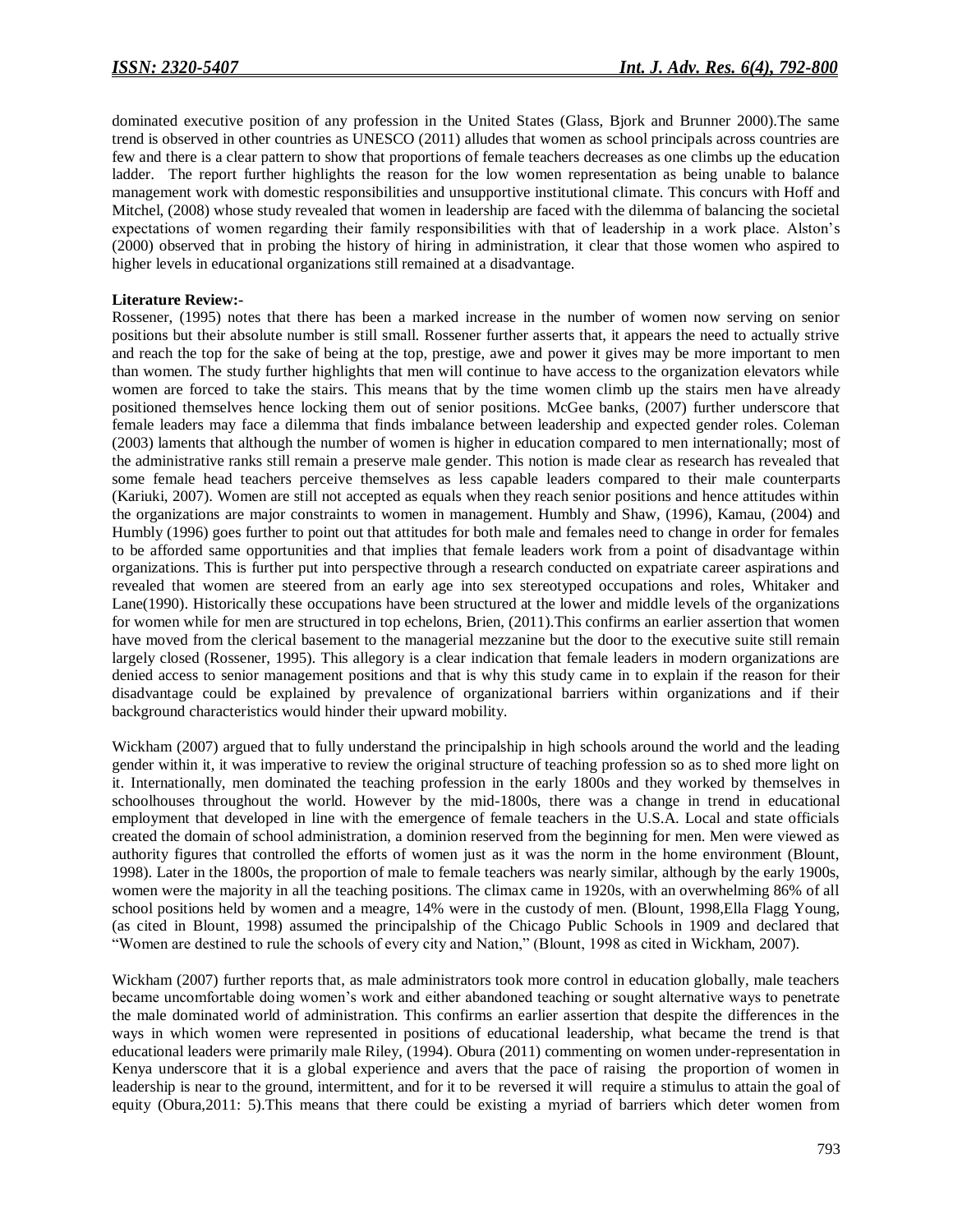becoming educational leaders and as Eveline (2005) points out that female teachers are always struggling with one obstacle after the other whenever matters of leadership come their way. This also agrees with an observation recorded in one of the local Kenyan daily newspapers, Daily nation, that it has taken women one hundred years to get to leadership positions and it will take them another one hundred years to achieve their equality with men (Daily Nation, of  $15<sup>th</sup>$  of march 2014).

A similar sentiment was expressed in America that it would take several generations for women to achieve proportional representation at the top of USA business and the period may be longer for other nations(Fortune Marketing Research Report, Deloitte and Tunes LLP,1990).In an attempt to shed more light on women underrepresentation in school management, Wallace and Banos, (2011) observes that gender equality in educational management is not restricted to countries on the rise but it is also a universal phenomena, women are not able to attain upward mobility in management positions in public and private sectors in the numbers expected and this can be attributed to their engagement in production and work experiences. This means that women are unable to balance the tasks or are overburdened by the responsibilities and this negatively influences their upward mobility.

Hence the causes of under-representation of women in educational management are not identical in different cultures and schooling systems but are a products of multifaceted interaction between cultural understanding and gender roles, national policies, organizational structures and pressure from the global community that are context specific Sperandio, (2011). This implies that the countries that are able to put the appropriate mechanisms in place will be able to close in the gender gap as far as elevating women in educational leadership is concerned. For instance in the 1990"s in Uganda, the government adopted the Affirmative Action Policies that were intended to enhance women's participation in educational leadership, like the Ugandan Constitution of 1995, policies of expanding tertially institutions and increased funding for girls to facilitate their entry into the universities. In the Kenyan context, the policy of girl's re-entry to save the girls who would otherwise drop out of school is a step in the right direction. This was anticipated to reduce the disadvantages that female leaders encountered hence boosting the shrinking pool of women rising to senior management positions. Ironically, Kagondia (2011) laments that the mechanisms have not translated into gender parity at management levels and observes that some of the major causes for the imbalance are male dominance in recruitment agencies, women self limitations, fear of responsibilities and lack of self esteem, (Kwesiga, 1992; Kagondia, 2011).A similar scenario was encountered in India where regardless of the national gender and women empowerment policy being enacted and entrenched in the constitution, the situation has remained the same.

In Nigeria, being a highly patriarchal society where men dominate all spheres of women's lives Olojede, (2004) established that like in other male dominated societies, the social relations and activities of Nigerian women are governed by patriarchal systems of socialization and cultural practices which favour interests of men above those of women. This scenario is effectively replicated in Kenya hence the issue of under-presentation is prevalent here and therefore study confirmed that biased organizational practices played a critical role in locking women out of management positions hence relegating them to the periphery in organizations regardless of whatever educational qualifications they possessedWithin Kenya's education sector, the situation is not different as statistics from the TSC, (2010) reveal that out of 4800 public secondary schools found in Kenya only 1,178 secondary schools have female principals translating to only 24.5%.This was the same in (2013) where it was confirmed that female teachers are still lagging behind in terms of management positions, TSC image, (2013). This is despite the provisions of the new Kenyan Constitution which provides that no more than two-thirds of either gender may occupy leadership positions (Kenyan Constitution, 2010). This has not been functionally implemented because it is explicit that the process of its implementation is located within a history of considerable marginalization of women. A study done by Obura, (2011) found that despite the high numbers of female teachers in secondary schools, very few attained leadership positions. The study further found out that in the ministries, women comprise 27% of those reportedly involved in policy making, decisions, shaping and originating the policies with the highest concentration being at middle and low levels, Obura( 2011). Obura, further advises that female visibility in senior management positions raises the morale of female staff in the ministry of education but no strategic action has been taken by the woman or anyone to maintain a positive change and hence the status quo.

Despite the fact that laws have been enforced to protect women from discrimination across nations as they advance through the layers of education leadership, there has been a insignificant increase in the number of women placed in the positions of school leadership worldwide (Yoder, 2004).This justifies the undertaking of this study which sought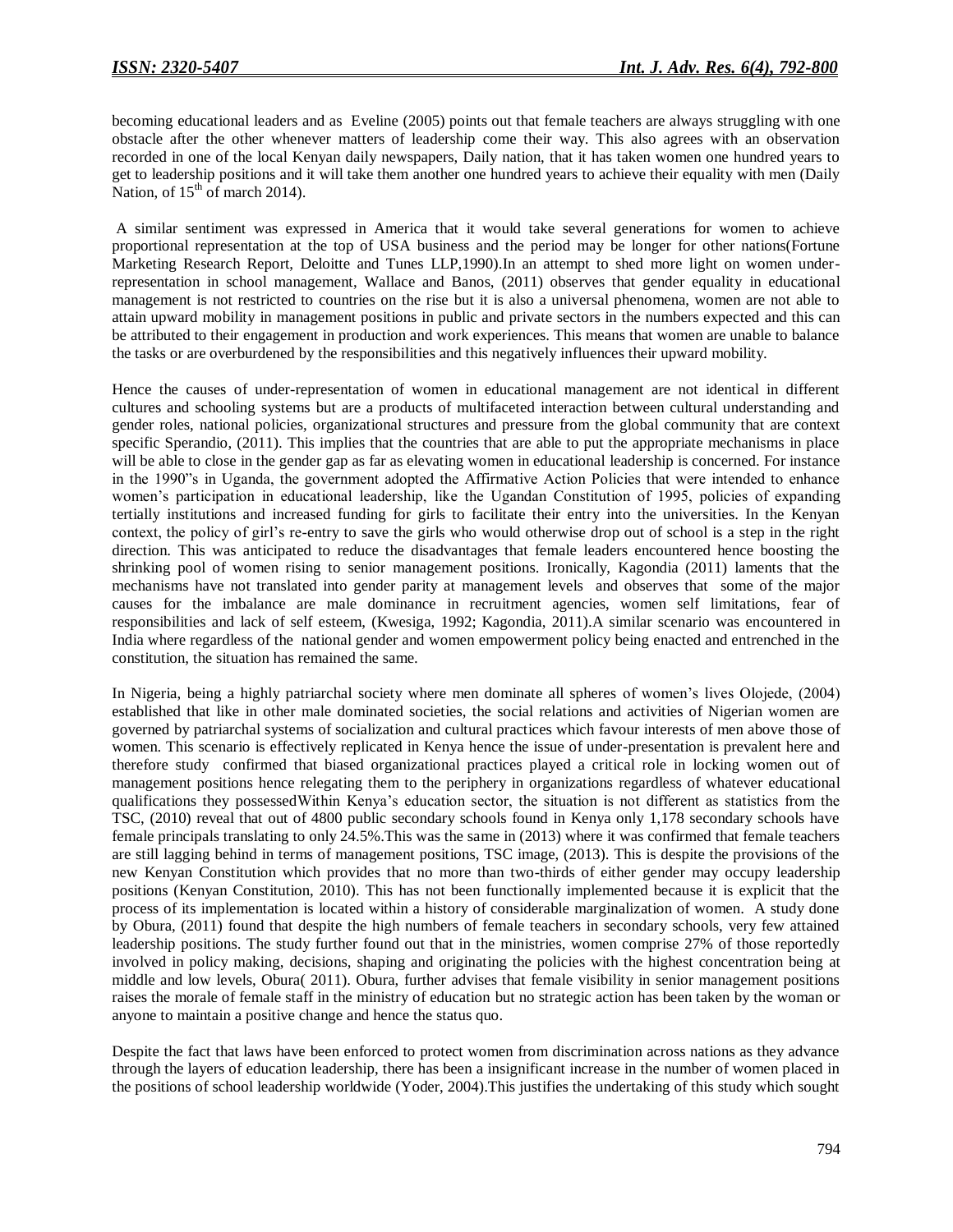to explain the reason for under-representation through examining The influence of background or demographic characteristics on female teachers upward mobility.

#### **Purpose and Objectives of the Study:-**

The purpose of this study was to examine how the background characteristics of principals and deputy principals and their level of education influenced upward mobility of female teachers to the position of principal. The study addressed itself to the following objectives;

- 1. Established whether there is a statistical significant difference between the age of principals female teachers' and their upward mobility
- 2. Established whether there is a statistically significant difference between gender and career mobility of principals female teachers
- 3. Determine whether the level of education of female principal teachers was a hindrance to their upward mobility.

#### **Research Design and Methodology:-**

This study employed descriptive survey design embracing both qualitative and quantitative approaches. The target population for study was 825(N) persons comprising of; (248) female principals, (260) male principals, 263 female deputy principals, 22, DEOs and 22 Quality Assurance and Standard Officers. A sample size of 376(n) respondent was used for the study. Stratified random sampling was used to select the schools according to the following strata: girls' public secondary schools, girl's private secondary schools, and public and private mixed secondary schools. Data were collected using questionnaires and interview schedules. Qualitative data were analyzed thematically while quantitative data were analyzed using Statistical Package for Social Sciences (SPSS).

#### **Research Findings and Discussion:-**

This study first sought to establish the age of the principals and deputy principals fall. The results are reported in Figure 1



**Figure 1:-**Age of the principals and deputy principals

Figure 1 reveals that 51(37.0%) of the principals and 59 (33.5%) of the deputy principals were aged between 31 and 40 years while, 44 (31.9%) principals and, 57 (32.4%) deputy principals were aged between 41 and 50 years. Those who were aged more than 50 years constituted 27(19.6%) principals and 9(5.1%) deputy principals respectively. Figure 4.1 also shows that the age blanket that had the highest number of principals and deputy principals was between 31-40 years. Among the principals in this category, there were 23(45.1%) females and 28(54.9% males respectively. This shows that female principals were few in number.

To establish whether the age of principals and deputy principals had any influence on the upward mobility of female teachers to the position of principal, ANOVA was used to compare significance of differences in means between the age of the respondents and the career mobility for female teachers within the organization. This is shown in Table 1.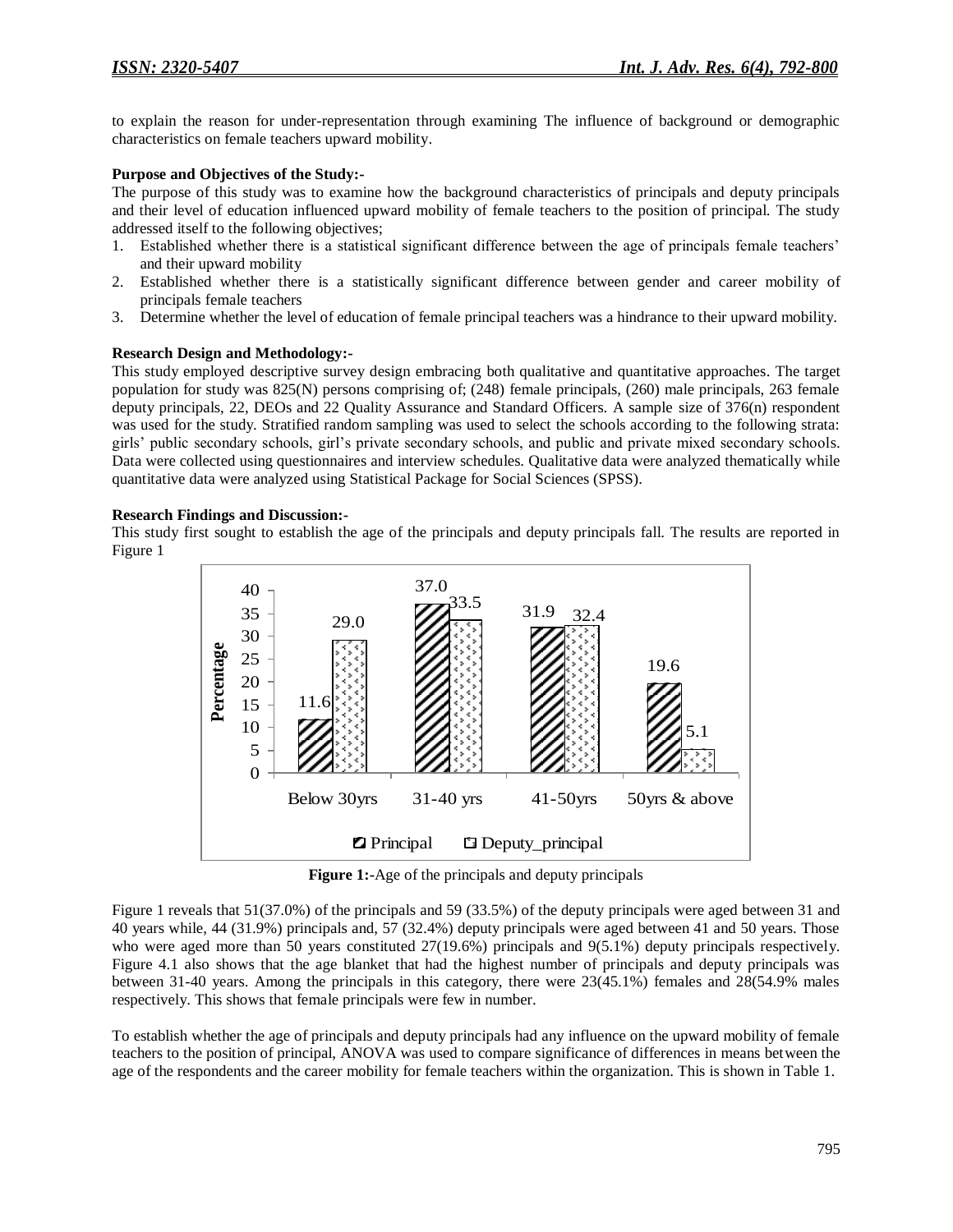|                                                                  | Sum of         | df | <b>Mean</b>   | F     | <b>P-value</b> |
|------------------------------------------------------------------|----------------|----|---------------|-------|----------------|
|                                                                  | <b>Squares</b> |    | <b>Square</b> |       |                |
| Biased recruitment process against the female teachers           | 8.095          | 3  | 2.698         | 1.403 | .245           |
| hinders female teachers upward mobility                          |                |    |               |       |                |
| Selection criteria which is gender specific and not              | 13.269         | 3  | 4.423         | 2.191 | .092           |
| qualification specific hinders female teachers upward            |                |    |               |       |                |
| mobility                                                         |                |    |               |       |                |
| Intimidating interview panels where the male gender is           | 12.690         | 3  | 4.230         | 2.189 | .092           |
| favoured hinders female teachers from rising to managerial       |                |    |               |       |                |
| position                                                         |                |    |               |       |                |
| Biased promotion criteria where female principals are            | 1.419          | 3  | .473          | .268  | .849           |
| disadvantaged hinders female teachers upward mobility            |                |    |               |       |                |
| Biased screening and short listing process where female          | 3.565          | 3  | 1.188         | .626  | .600           |
| teachers are left out despite their qualification hinders female |                |    |               |       |                |
| teachers from rising to managerial position                      |                |    |               |       |                |
| Interviews conducted far away from the schools where             | 1.435          | 3  | .478          | .231  | .875           |
| female teachers may be unable to attend due to work family       |                |    |               |       |                |
| conflict hinders female teachers upward mobility                 |                |    |               |       |                |

**Table 1:-**ANOVA on age and career mobility

The ANOVA on age and career mobility indicates that all the p-values were above the level of significance (0.05). The p-values were ,.245, .092,.092,.849,600,.875 and therefore the study established that there was no statistically significant difference in means between the age of principals female teachers' upward mobility. This implies that age was not a barrier to career mobility of female teachers.

The study also sought to find out the gender of the principals involved in the study. This is shown in Figure 2.



**Figure 2:-**Gender of the principals

On the aspect of gender, 76 (55.1%) principals who participated in the study, were females while 62 (44.9%) were males. Though the study was focusing on female principals, it was important to rope in the male principals to capture their perceptions on how organizational barriers affected female teachers' upward mobility in school organizations. To establish the significance of differences in means between gender and upward mobility of female teachers, ANOVA was used. This is shown in Table 2.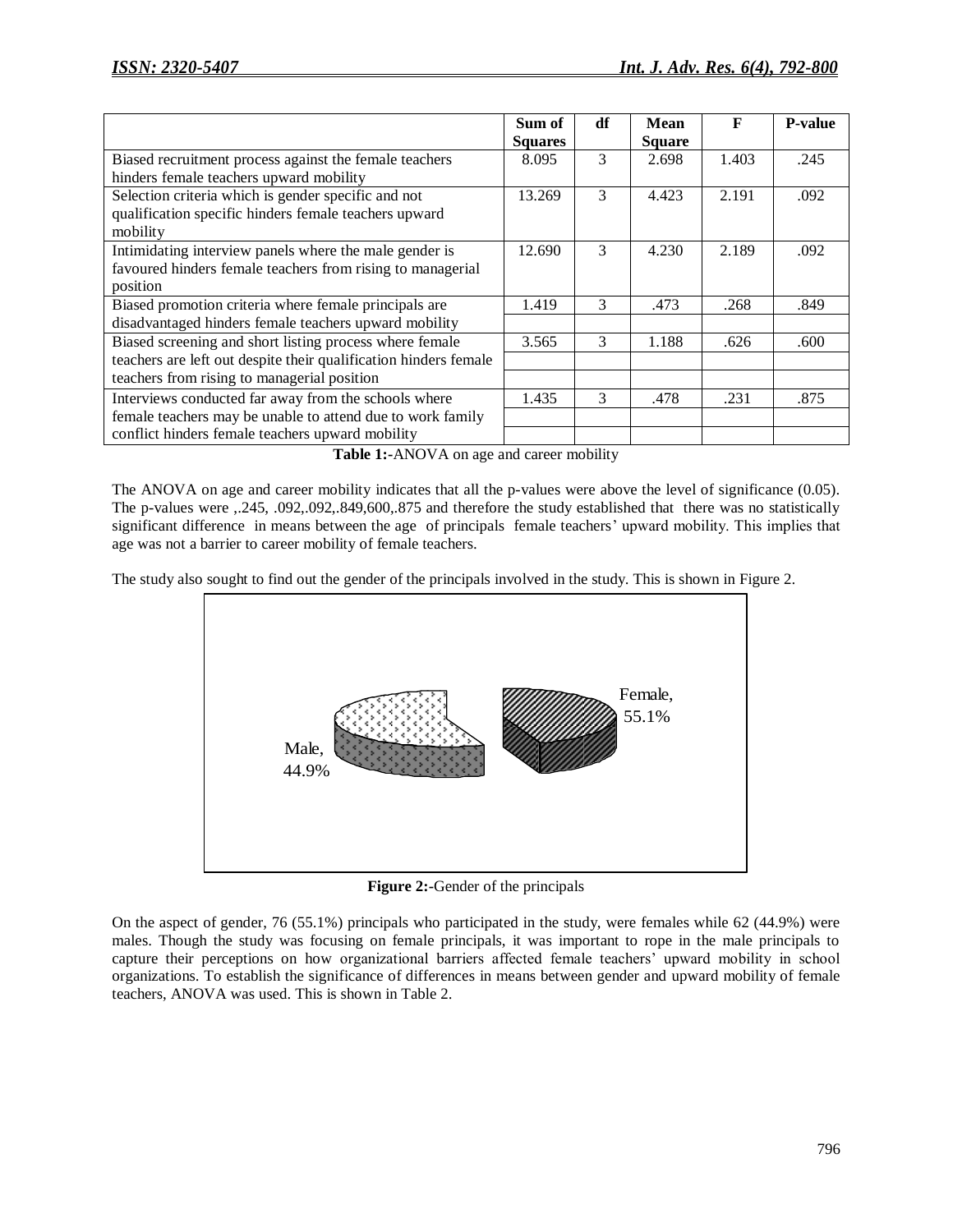|                                                  | Sum of         | df | <b>Mean Square</b> | F     | <b>P</b> - |
|--------------------------------------------------|----------------|----|--------------------|-------|------------|
|                                                  | <b>Squares</b> |    |                    |       | value      |
| Biased recruitment process against the female    | .745           | 1  | .745               | .382  | .538       |
| teachers hinders female teachers upward          |                |    |                    |       |            |
| mobility                                         |                |    |                    |       |            |
| Selection criteria which is gender specific and  | 1.101          |    | 1.101              | .530  | .468       |
| not qualification specific hinders female        |                |    |                    |       |            |
| teachers upward mobility                         |                |    |                    |       |            |
| Intimidating interview panels where the male     | 1.601          |    | 1.601              | .806  | .371       |
| gender is favoured hinders female teachers       |                |    |                    |       |            |
| upward mobility                                  |                |    |                    |       |            |
| Biased promotion criteria where female           | 4.066          |    | 4.066              | 2.360 | .127       |
| principals are disadvantaged hinders female      |                |    |                    |       |            |
| teachers upward mobility                         |                |    |                    |       |            |
| Biased screening and short listing process       | 2.105          | 1  | 2.105              | 1.119 | .292       |
| where female teachers are left out despite their |                |    |                    |       |            |
| qualification hinders female teachers upward     |                |    |                    |       |            |
| mobility                                         |                |    |                    |       |            |
| Interviews conducted far away from the           | .016           |    | .016               | .008  | .930       |
| schools where female teachers may be unable      |                |    |                    |       |            |
| to attend due to work family conflict hinders    |                |    |                    |       |            |
| female teachers upward mobility                  |                |    |                    |       |            |

**Table 2:-**ANOVA on age and career mobility

Table 2 shows ANOVA for gender and career mobility of female teachers. The p-values, .538, .468, .371, .127, .292, and .930 were all above the level of significance of 0.05 and therefore the study established that there was no statistically significant difference between gender and career mobility. This indicates that gender of the principals was not a barrier to female teachers' upward mobility. The TSC has provided policy guidelines that have outlined the minimum requirements for a teacher seeking to be considered for promotion. The requirements are: academic and professional qualifications, special merit on work performance and performance in National examinations (TSC, 2005).There is no instance in the policy where gender has been given due recognition.

The study sought to establish the level of education for the principals and deputy principals because level of education is a key criterion used to make decisions on who gets to management positions (TSC, 2005). The principals and deputy principals' level of education is shown in Figure 3.



**Figure 3:-**Level of Education of the principals and deputy principals

Figure 3 shows that, 59 (43.7%) of the principals and 98(55.1%) of deputy principals had B.Ed. degree as their highest level of education. Further the table shows that there were 4, (3.0%) principals who had PhD and 2 (2.8) deputy principals who had PGDE as their highest levels of education.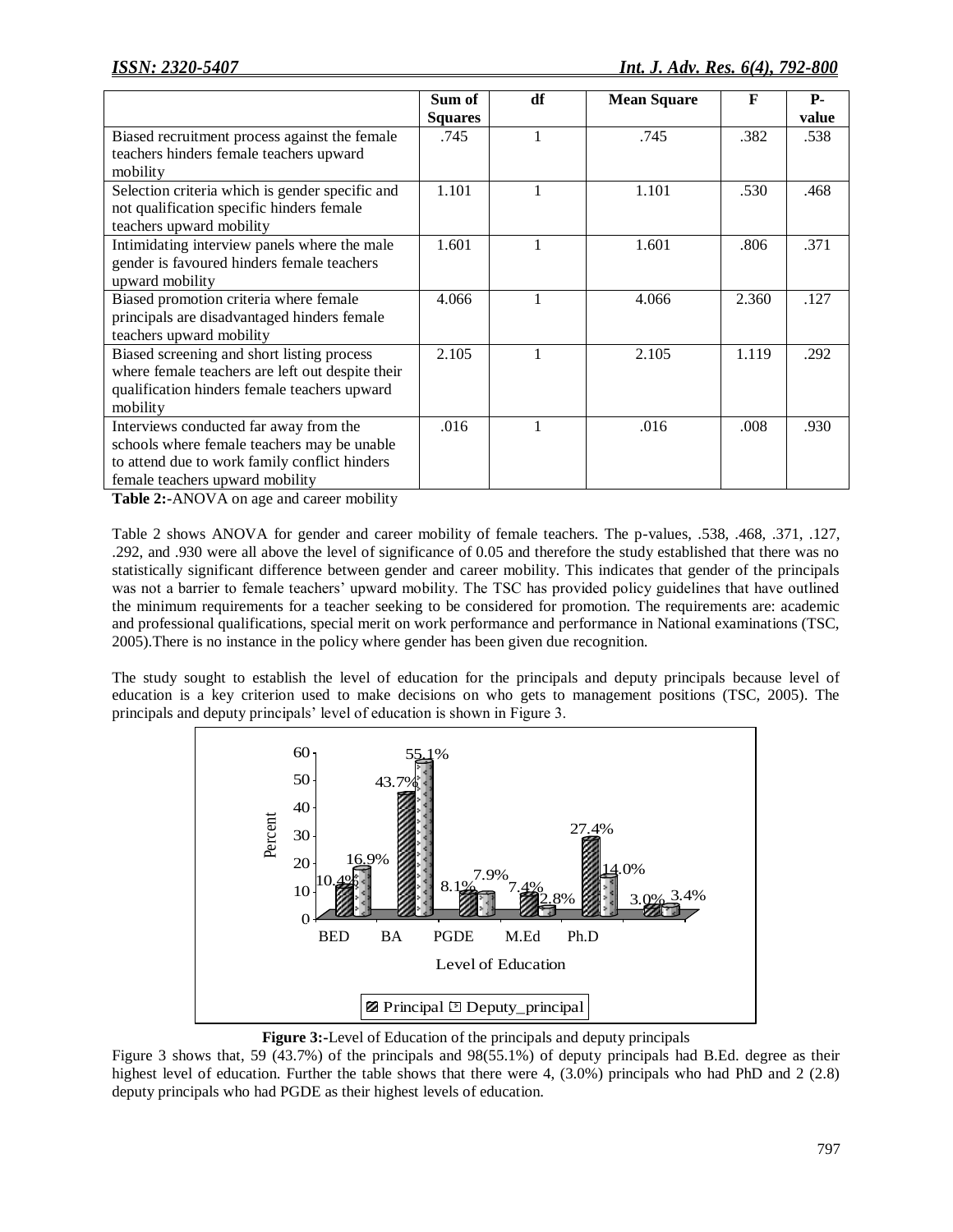The researcher sought to establish the level of education by gender to determine which level of education had the highest disparity by gender. The results are shown in Table 3.

| <b>Level of education</b> | $\sim$<br><b>Female</b> |               | <b>Male</b> |       | <b>Total</b> |               |
|---------------------------|-------------------------|---------------|-------------|-------|--------------|---------------|
|                           | n                       | $\frac{6}{9}$ | n           | $\%$  | n            | $\frac{0}{0}$ |
| Diploma                   |                         | 12.9          | o           | 8.2   | 14           | 10.4          |
| <b>BEd</b>                | 23                      | 43.5          | 38          | 43.8  | 61           | 43.7          |
| <b>BA/PGDE</b>            |                         | 6.5           |             | 9.6   |              | 8.1           |
| <b>BSc/PDGE</b>           |                         | 6.5           |             | 8.2   | 10           | 8.1           |
| MEd/                      |                         | 27.4          | 20          | 27.4  | 37           | 27.4          |
| PhD                       |                         | 3.2           |             | 2.7   |              | 3.0           |
| <b>Total</b>              | 61                      | 100.0         | 74          | 100.0 | 135          | 100           |

| Table 3:-Principals' level of education by gender |  |
|---------------------------------------------------|--|
|---------------------------------------------------|--|

Table 3 shows principals' level of education by gender. It is clear from the table that the level that had the highest holders was BEd as indicated by 38 (43.8%) of male and 23(43.5%) of female principals respectively. Table 4.3 also shows that the level that had the least holders by gender was PhD, as indicated by 2(2.7%) males and 2(3.2%)) females respectively. This table also indicates pattern that in all the levels of education attainment the male gender was more than the female gender save for the PhD level where the genders were equal.

To establish whether there was any significant relationship between gender of the principals and their level of education, a Chi-Square test was run and the results are captured in Table 4.

| $-$ 0.000 $-$ 0.000 $-$ 0.000 $-$ 0.000 $-$ 0.000 $-$ 0.000 $-$ 0.000 $-$ 0.000 $-$ 0.000 $-$ 0.000 $-$ 0.000 $-$ 0.000 $-$ 0.000 $-$ 0.000 $-$ 0.000 $-$ 0.000 $-$ 0.000 $-$ 0.000 $-$ 0.000 $-$ 0.000 $-$ 0.000 $-$ 0.000 |       |    |                              |  |  |  |
|-----------------------------------------------------------------------------------------------------------------------------------------------------------------------------------------------------------------------------|-------|----|------------------------------|--|--|--|
|                                                                                                                                                                                                                             | Value | df | <b>P-value</b>               |  |  |  |
| Pearson Chi-Square                                                                                                                                                                                                          | .283  |    | 937                          |  |  |  |
| Likelihood Ratio                                                                                                                                                                                                            | .289  |    | .936                         |  |  |  |
| <b>Linear-by-Linear Association</b>                                                                                                                                                                                         | 127   |    | $72^{\circ}$<br>. <i>. .</i> |  |  |  |
| N of Valid Cases                                                                                                                                                                                                            | 135   |    |                              |  |  |  |

**Table 4:-**Chi-Square tests between gender and level education

The p-values, 0.937, .936, and .721 were all greater than the level of significance of 0.05, and this implies that there was no statistically significant relationship between gender of the principals and their level of education. The level of education was not a hindrance to upward mobility of female teachers. This however contradicts a view shared by many DEOs who emphasized that acquisition of higher levels of education was an advantage to female teachers who wished to be promoted.

To establish whether the level of education had any influence on female teacher's upward mobility, ANOVA was used to compare the significance of differences in means between the respondents' level of education and career mobility .This is captured in Table 5.

**Table 5:-**ANOVA on level of education and career mobility

|                                                            | Sum of         | df | Mean          | F     | <b>P-value</b> |
|------------------------------------------------------------|----------------|----|---------------|-------|----------------|
|                                                            | <b>Squares</b> |    | <b>Square</b> |       |                |
| Biased recruitment process against the female teachers     | 17.481         | 5  | 3.496         | 1.849 | .108           |
| upward mobility                                            |                |    |               |       |                |
| Selection criteria which is gender specific and not        | 8.494          | 5  | 1.699         | .817  | .540           |
| qualification specific on female teachers upward mobility  |                |    |               |       |                |
| Intimidating interview panels where the male gender is     | 32.515         | 5  | 6.503         | 3.571 | .005           |
| favoured hinders female teachers upward mobility           |                |    |               |       |                |
| Biased promotion criteria where female principals are      | 14.425         | 5  | 2.885         | 1.703 | .138           |
| disadvantaged on female teachers upward mobility           |                |    |               |       |                |
| Biased screening and short listing process where female    | 25.203         | 5  | 5.041         | 2.840 | .018           |
| teachers are left out despite their qualification on their |                |    |               |       |                |
| upward mobility                                            |                |    |               |       |                |
| Interviews conducted far away from the schools where       | 11.174         | 5  | 2.235         | 1.106 | .360           |
| female teachers may be unable to attend due to work family |                |    |               |       |                |
| conflicts on female teachers' upward mobility.             |                |    |               |       |                |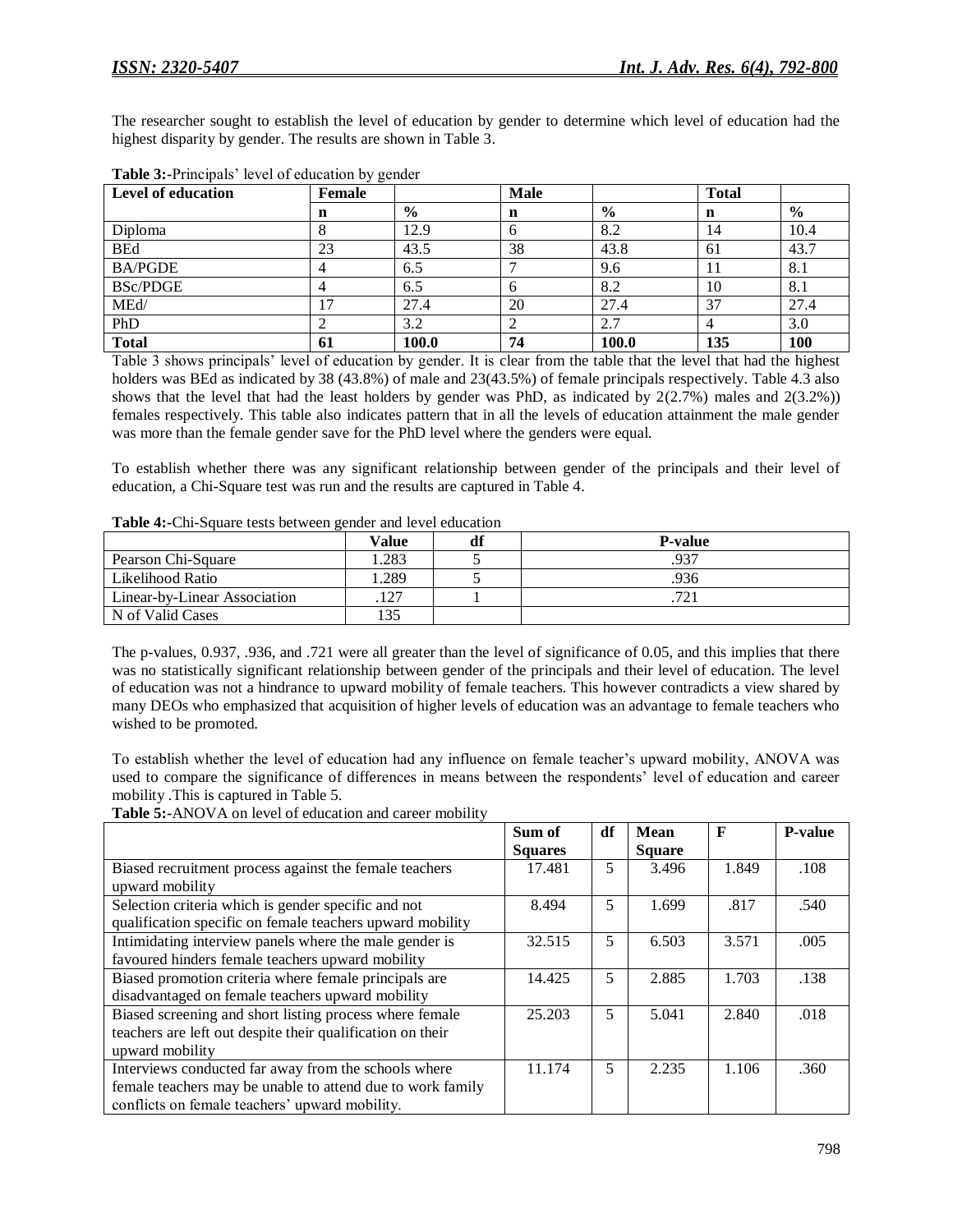Table 5 shows that the Analysis of variance for all the recruitment practices except one level of education and career mobility had p-values,.108, .540, .138, .018, and .360 which were all greater than the level of significance, 0.05. This indicates that from a principal's perspective, there was no significant difference between the level of education and female teachers' upward mobility. However, the recruitment practice on the intimidating interview panels where the male gender was favoured compared to the female gender had a P-value of .005 which was less than the level of significance of 0.05.This means that there was a significant difference between the level of education and the fact that intimidating interview panels influenced female teachers' upward mobility. This finding confirms Mwebi and Angelik, (2008) who assert that discriminatory and unethical recruitment practices within organizations deterred many women from applying for leadership positions and female teachers expressed that they encountered problems in all stages of the process of recruitment.

### **Conclusions and Recommendations:-**

#### **Conclusions:-**

The background characteristics of; age, gender and level of education in principals and deputy principals were found not to be significant hindrance to the upward mobility of female teachers to principalship.

#### **Recommendations:-**

Currently, there is no need for administrative or legal justification to insulate female principals against their background characteristics to enhance their upward mobility in principalship

#### **References:-**

- 1. Alston, J. A. (2000). *Missing from action: Where are the black female's a school superintendent?* Urban Education, (35, 535-531).
- 2. Brien, L. B. (2011). *Qualitative Research Methods, 5th ed., Pearson Education*, Boston, MA, .Bernard, H. (2000), *Social Research Methods: Qualitative and Quantitative Approaches,* London: Sage.
- 3. Blount, J. M. (1998). *Destined to rule the schools: Women and the superintendence,* 1873-1995. Albany: State University of New York Press.
- 4. Coleman, M. (2003), "The female secondary head teacher in England and Wales: leadership and management styles", *Educational Research*, Vol. 42 No.1, pp.13-27.
- 5. Daily Nation, (2014). Nation Media group Kenya.
- 6. Dana, J. A., & Bourisaw, D. M. (2006). Overlooked leaders. American School Board Journal. 27-30.
- 7. Dana, J. A., & Bourisaw, D. M. (2006). Women in the superintendence: Discarded leadership Rowman & Littlefield Education, Lanham, Maryland.
- 8. Eveline J. (2005). Woman in the ivory tower: Gendering feminised and masculinised identities, Journal of Organizational Change Management, Vol. 18 (6) pp: 641-658
- 9. Glass, T. E., Bjork., & L. Brunner. C. C. (2000). The study of the American School Superintendency 2000: A look at the superintendent of education in the new millennium. Arlington, Va: American Association of School Administrators, 2000.
- 10. Hoff,D,L & Mitchell,S.N(2008). In search of leaders: Gender factors in school administration.Advancing women in leadership 26(2)Dianne L Hoff 4
- 11. Humbly & Shaw (1996).The self perceived characteristics of female leaders.
- 12. Kagondia, A. (2011).Assessing the effectiveness of affirmative action on women's leadership and participation in education sector in Uganda. Unpublished Thesis
- 13. Kariuki, C.W (2007). What drives women leaders to adopt an authoritarian model of power? An essay on female principals in Kenya. University of Cape Town
- 14. Kwesiga, C. J. (1992). Women's Access to Higher Education in Africa.Ugandas Experience.Unpublished thesis.
- 15. McGee Banks (2007).Top 100 candidates of most powerful women.
- 16. Mwebi,B.M. & Lazaridou A. (2008). An international perspective on under-representation of female leaders in Kenya's primary schools. Canadian and international Educational Journal, 37, 1-22.
- 17. Obura, A. (2011).Gender equality in educational planning and management in Kenya. Unpublished, Thesis.
- 18. Oloejede, I. (2004). Public policy and Gender politics in Nigeria. In Akinboye,OS (ed),paradox of Gender equality in Nigerian politics, Lagos: Concept Publications limited.
- 19. Patterson, D. R. (2007). Voices of resilience from successful female superintendents. Journal of Women in Educational Leadership 5(2) 89-100.